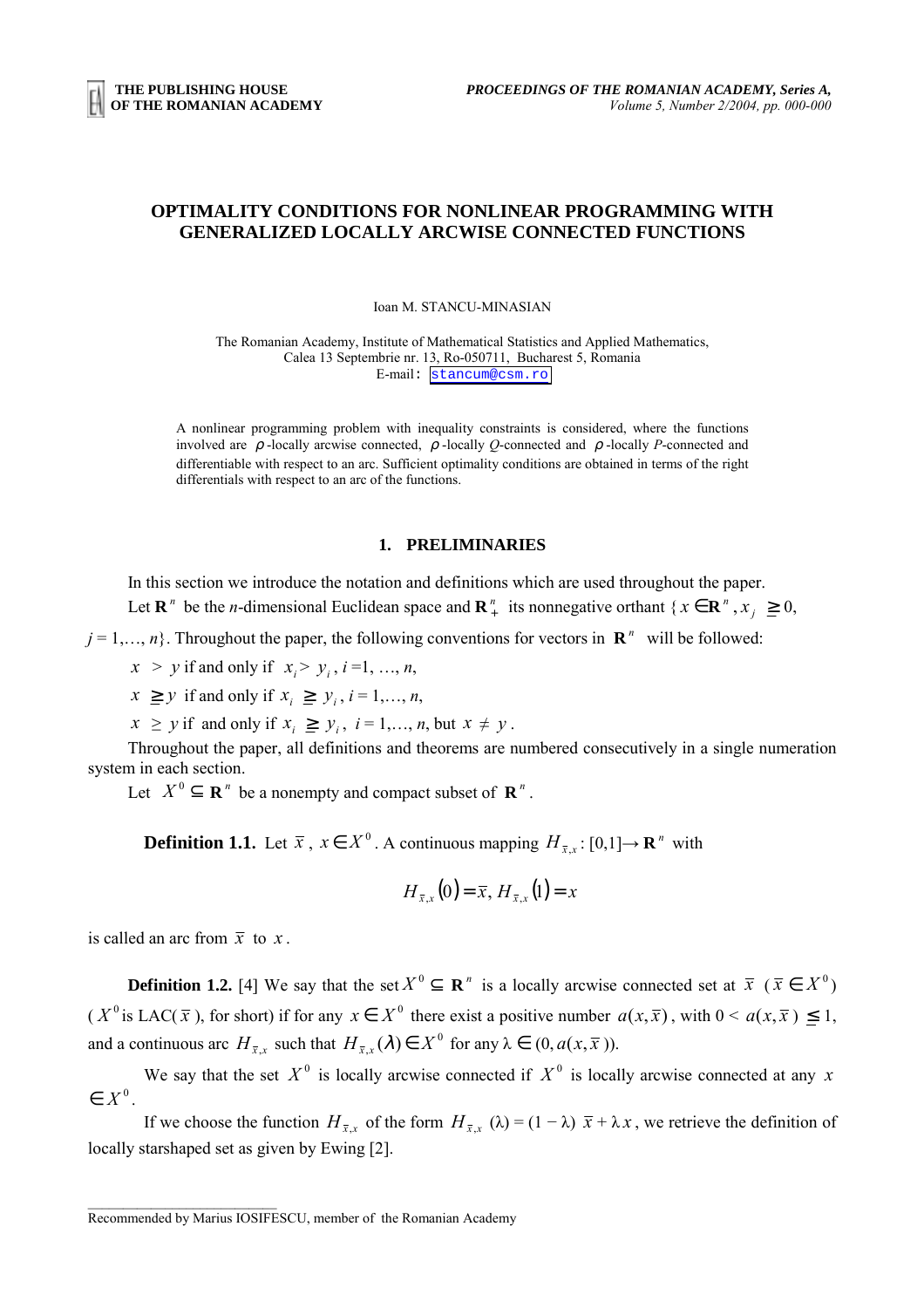**Definition 1.3.** [7] Let  $f: X^0 \to \mathbf{R}$  be a function, where  $X^0 \subseteq \mathbf{R}^n$  is a locally arcwise connected set at  $\bar{x} \in X^0$  with the corresponding function  $H_{\bar{x},x}(\lambda)$  and a maximum positive number  $a(x,\bar{x})$  satisfying the required conditions. Also let  $\rho \in \mathbf{R}$  and  $d(\cdot, \cdot)$ :  $X^0 \times X^0 \to \mathbf{R}_+$  such that  $d(x, \overline{x}) \neq 0$  for  $x \neq \overline{x}$ . We say that *f* is:

( i<sub>1</sub>)  $\rho$  *-locally arcwise connected* at  $\bar{x}$  ( *f* is  $\rho$  – *LCN*( $\bar{x}$ ), for short) if for any  $x \in X^0$  there exist a positive number  $d(x, \bar{x}) \le a(x, \bar{x})$  and an arc  $H_{\bar{x},x}$  in  $X^0$  on  $[0, d(x, \bar{x})]$  such that

$$
f(H_{\bar{x},x}(\lambda)) \leq \mathcal{H}(x) + (1 - \lambda)f(\bar{x}) - \rho \lambda \, d(x, \bar{x}), \quad 0 \leq \lambda \leq d(x, \bar{x}). \tag{1.1}
$$

( i<sub>2</sub>)  $\rho$  -*locally Q-connected* at  $\bar{x}$  (  $\rho$  –  $LQCN(\bar{x})$ ) if for any  $x \in X^0$  there exist a positive number  $d(x,\overline{x}) \le a(x,\overline{x})$  and an arc  $H_{\overline{x},x}$  in  $X^0$  on  $[0, d(x,\overline{x})]$  such that

$$
\begin{aligned}\nf(x) &\leq f(\overline{x}) \\
0 &\leq \lambda \leq d(x,\overline{x})\n\end{aligned}\n\Rightarrow f(H_{\overline{x},x}(\lambda)) - f(\overline{x}) \leq -\rho \lambda d(x,\overline{x}).
$$

( i<sub>3</sub>)  $\rho$  *-locally P-connected* at  $\bar{x}$  (  $\rho$  – *LPCN*( $\bar{x}$ )) if for any  $x \in X^0$  there exist a positive number  $d(x, \overline{x}) \le a(x, \overline{x})$ , an arc  $H_{\overline{x}}$ , in  $X^0$  on  $[0, d(x, \overline{x})]$ , and a positive number  $\gamma_{\overline{x}}$ , such that

$$
\begin{aligned}\nf(x) &< f(\overline{x}) \\
0 &\le \lambda \le d(x,\overline{x})\n\end{aligned}\n\right\} \Rightarrow f(H_{\overline{x},x}(\lambda)) \le f(\overline{x}) - \lambda \gamma_{\overline{x},x} - \rho \lambda d(x,\overline{x}).
$$

( i<sub>4</sub>)  $\rho$ -*locally strictly P-connected* at  $\bar{x}$  ( $\rho$  – *LSTPCN*( $\bar{x}$ )) if for any  $x \in X^0$  there exist a positive number  $d(x, \bar{x}) \leq a(x, \bar{x})$ , an arc  $H_{\bar{x}x}$  in  $X^0$  on  $[0, d(x, \bar{x})]$ , and a positive number  $\gamma_{\bar{x}x}$ such that

$$
\begin{aligned}\nx \neq \overline{x}, & f(x) < f(\overline{x}) \\
0 &\leq \lambda \leq d(x,\overline{x})\n\end{aligned}\n\Rightarrow f(H_{\overline{x},x}(\lambda)) < f(\overline{x}) - \lambda \gamma_{\overline{x},x} - \rho \lambda d(x,\overline{x}).
$$

The function *f* is said to be  $\rho$ -locally strictly arcwise connected at  $\bar{x} \in X^0(\rho - LSCN(\bar{x}))$  if for each  $x \in X^0$ ,  $x \neq x^0$ , the inequality (1.1) is strict.

If *f* is  $\rho - LCN(\bar{x})$  ( $\rho - LSCN(\bar{x})$ ) at each  $\bar{x} \in X^0$ , then *f* is said to be  $\rho - LCN$  $(\rho - LSCN)$  on  $X^0$ .

If *f* is  $\rho - LQCN$  at each  $\bar{x} \in X^0$ , then *f* is said to be  $\rho - LQCN$  on  $X^0$ . If *f* is  $\rho$  − *LPCN* at each  $\bar{x} \in X^0$ , then *f* is said to be  $\rho$  − *LPCN* on  $X^0$ .

**Definition 1.4.** [3] Let  $f: X^0 \to \mathbf{R}$  be a function, where  $X^0 \subseteq \mathbf{R}^n$  is a locally arcwise connected set at  $\bar{x} \in X^0$ , with the corresponding function  $H_{\bar{x},x}(\lambda)$  and a maximum positive number  $a(x,\bar{x})$ satisfying the required conditions. The right differential of *f* at  $\bar{x}$  with respect to the arc  $H_{\bar{x}}(\lambda)$  is defined as

$$
(\mathrm{d}f)^{+}(\bar{x}, H_{\bar{x},x}(0^{+})) = \lim_{\lambda \to 0^{+}} \frac{1}{\lambda} [f(H_{\bar{x},x}(\lambda)) - f(\bar{x})]
$$

provided the limit exists.

If *f* is differentiable at any  $\bar{x} \in X^0$ , then *f* is said to be differentiable on  $X^0$ .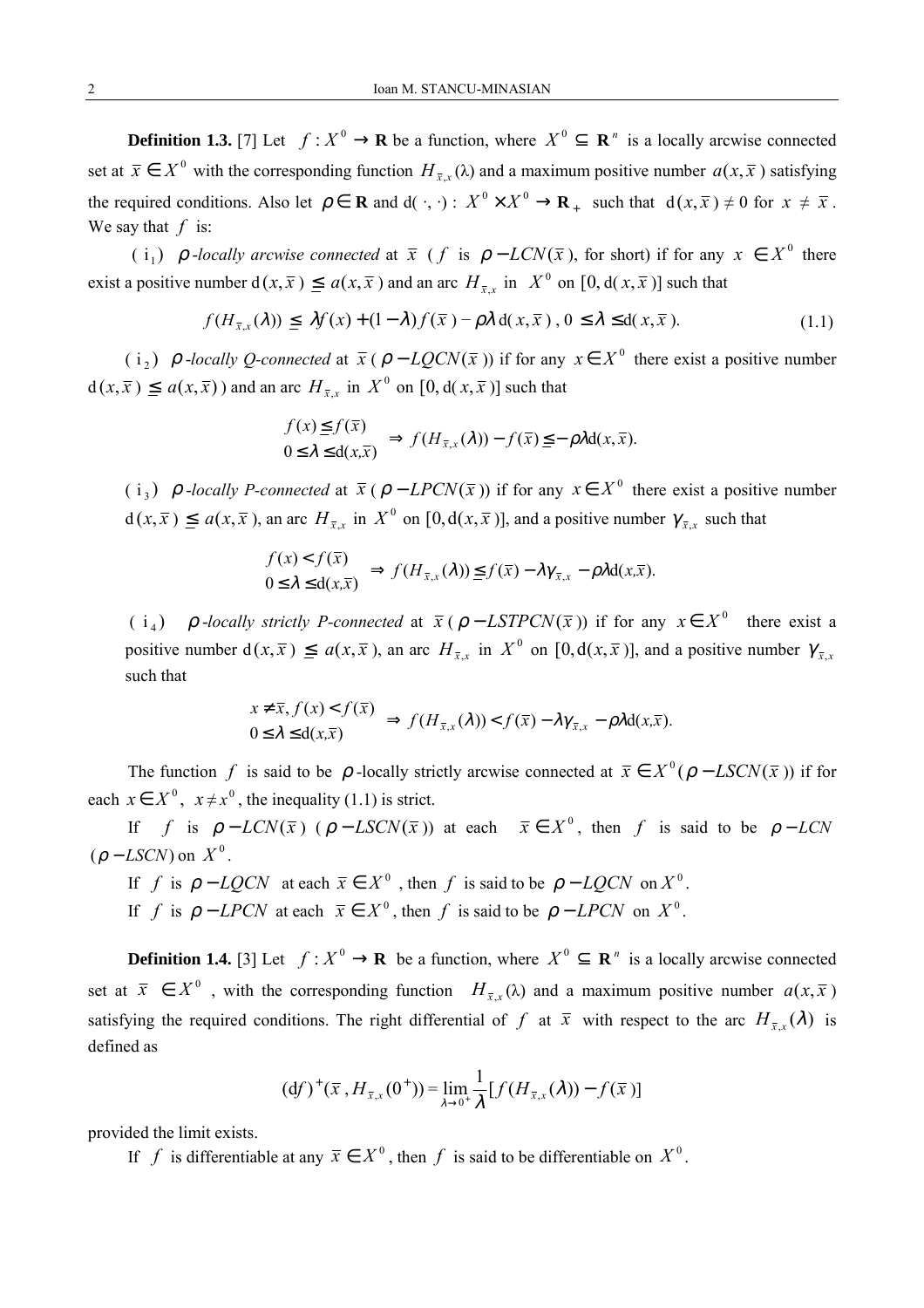## **2. SUFFICIENT OPTIMALITY CRITERIA**

Consider the nonlinear programming problem

(P)  
\n
$$
\begin{cases}\n\text{Minimize } f(x) \\
\text{subject to: } g(x) \leq 0, x \in X^0,\n\end{cases}
$$

where

i)  $X^0 \subseteq \mathbb{R}^n$  is a nonempty open locally arcwise connected set;

ii)  $f: X^0 \to \mathbf{R}$ ;

iii)  $g = (g_i)_{1 \le i \le m} : X^0 \to \mathbf{R}^m$ ;

iv) the right differentials of *f* and  $g_j$ ,  $j = 1,...,m$  at  $\bar{x}$  exist with respect to the same arc  $H_{\bar{x},x}(\lambda)$ . Let  $X = \{x \in X^0 | g(x) \le 0\}$  be the set of all feasible solutions to (P). Let

$$
N_{\varepsilon}(\overline{x}) = \{ x \in \mathbf{R}^n \mid ||x - \overline{x}|| < \varepsilon \}.
$$

**Definition 2.1.** a)  $\bar{x}$  is said to be a local minimum solution to problem (P) if  $\bar{x} \in X$  and there exists  $\varepsilon > 0$  such that  $x \in N<sub>\varepsilon</sub>(\overline{x}) \cap X \implies f(\overline{x}) \le f(x)$ .

b)  $\bar{x}$  is said to be the minimum solution to problem (P) if  $\bar{x} \in X$  and  $f(\bar{x}) = \min f(x)$ .

For  $\bar{x} \in X$  we denote by  $I = I(\bar{x}) = \{i \mid g_i(\bar{x}) = 0\}$  the set of indices of active constraints at  $\bar{x}$ , by  $J = J(\bar{x}) = \{i \mid g_i(\bar{x}) < 0\}$  the set of indices of nonactive constraints at  $\bar{x}$ , and set  $g_j = (g_j)_{j \in J}$ . Obviously  $I \cup J = \{1, 2, ..., m\}$ .

Let  $u \in \mathbb{R}^m$  be such that  $u \ge 0$  and  $u^T g(\bar{x}) = 0$ . Obviously,  $u_i \ge 0$  and  $u_i = 0$  where  $u_i$  and  $u_i$ denotes the subvectors of *u* corresponding to the index sets *I* and *J* , respectively.

Let  $K = \{ i \in I : u_i > 0 \}$  and  $L = \{ i \in I : u_i = 0 \}$ ;  $K \cup L = I$ .

Let  $g_K$  and  $g_L$  be the subvectors of  $g_I$  corresponding to the index sets K and L, respectively. In this section we give sufficient optimality theorems for problem (P).

First, we give a sufficient optimality theorem of the Kuhn-Tucker type. The functions *f* and *g* are not differentiable but are directional differentiable with respect to the same arc  $H_{\bar{x},x}(\lambda)$  at  $\lambda = 0$ .

Let  $\{K_1, K_2, K_3\}$  be a partition of the index set *K*; thus  $K_i \subset K$  for each  $i = 1, 2, 3, K_r \cap K_s = \emptyset$ for each  $r, s \in \{1,2,3\}$  with  $r \neq s$ , and  $\bigcup_{i=1}^{n} K_i = K$  $\bigcup_{i=1}^{3} K_i = K$ .

Theorem 4.3. given by Kaul and Lyall [3] is special case of the following result.

**Theorem 2.2** Let  $\bar{x} \in X^0 \subseteq \mathbb{R}^n$ , where  $X^0$  is a locally arcwise connected set and let  $\bar{u} \in \mathbb{R}^m$ . We *assume that there exist the right differentials at*  $\bar{x}$  with respect to the same arc  $H_{\bar{x},x}$  of f and g and  $(\bar{x}, \bar{u})$  *satisfies the following conditions:* 

$$
(df)^{+}(\bar{x}, H_{\bar{x},x}(0^{+})) + \bar{u}^{T}(dg)^{+}(\bar{x}, H_{\bar{x},x}(0^{+})) \ge 0, \forall x \in X,
$$
\n(2.1)

$$
\overline{u}^T g(\overline{x}) = 0, \tag{2.2}
$$

$$
g(\bar{x}) \leq 0, \tag{2.3}
$$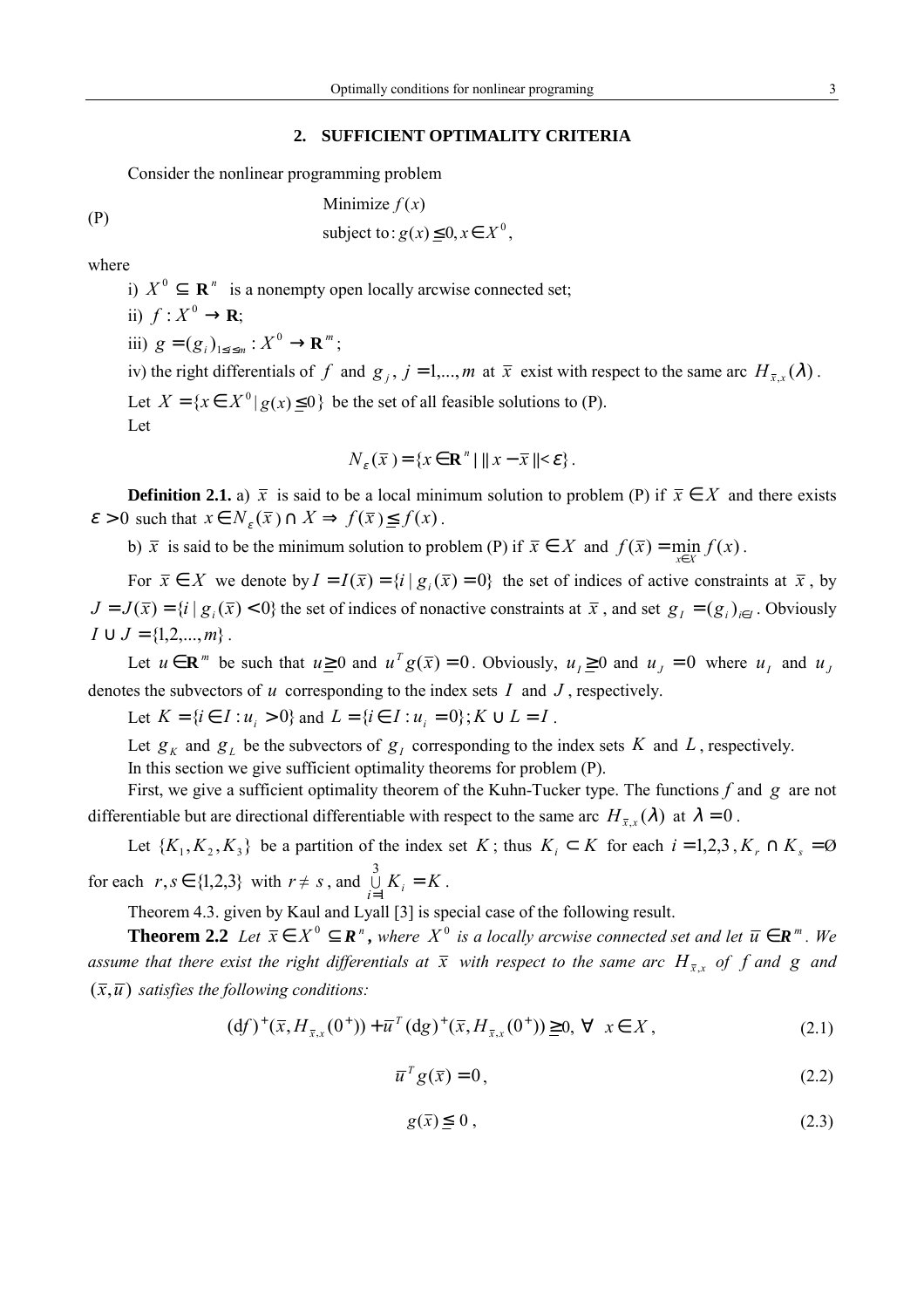$$
\overline{u} \geq 0, \ \overline{u} \neq 0 \tag{2.4}
$$

*Assume furthermore that*

$$
i_1) \t g_i, i \in K_1, \text{ is } \alpha_i - LQCN(\bar{x}), \t (2.5)
$$

$$
u_{K_2}^T g_{K_2} \text{ is } \beta - LQCN(\bar{x}) \tag{2.6}
$$

$$
i_3) \t f + u_{K_3}^T g_{K_3} \t is \t \gamma - LPCN(\bar{x}) \t (2.7)
$$

$$
i_4) \qquad \sum_{i \in K_1} \alpha_i u_i + \beta + \gamma \ge 0. \tag{2.8}
$$

*Then*  $\bar{x}$  *is a minimum solution to Problem (P).* 

The following result is a special case of Theorem 2.2., where the conditions are special cases of (2.5) through (2.8).

**Theorem 2.3.** Let  $\bar{x} \in X^0 \subseteq \mathbb{R}^n$ , where  $X^0$  is a locally arcwise connected set and let  $\bar{u} \in \mathbb{R}^m$ . We *assume that there exist the right differentials at*  $\bar{x}$  with respect to the same arc  $H_{\bar{x},x}$  of f and g and  $(\bar{x}, \bar{u})$  *satisfies conditions* (2.1) - (2.4)*.* 

Assume furthermore that any one of the following hypotheses is satisfied.

 $i_1$ ) a)  $f + u_K^T g_K$  is  $\gamma - LPCN(\bar{x})$ , where  $\gamma \ge 0$ ;  $i_2$ ) a)  $g_i, i \in K$ , is  $\alpha_i - LQCN(\bar{x})$ , b) *f* is  $\gamma - LPCN(\bar{x})$ , c)  $\sum_{i \in K} \alpha_i u_i + \gamma \geq 0;$ *i K*  $i_3$ ) a)  $u_K^T g_K$  is  $\beta - LQCN(\bar{x})$ , b) *f* is  $\gamma$  – *LPCN*( $\bar{x}$ ), c)  $\beta + \gamma \geq 0$ ;  $i_4$ ) a)  $u_{K_2}^T g_{K_2}$  is  $\beta - LQCN(\bar{x})$ , b)  $f + u_{K_3}^T g_{K_3}$  is  $\gamma - LPCN(\bar{x})$ , where  $\{K_2, K_3\}$  is a partition of *K*, c)  $\beta + \gamma \geq 0$ ;  $i_{s}$ ) a)  $g_{i}$ ,  $i \in K_{1}$ , is  $\alpha_{i} - LOGN(\bar{x})$ , b)  $f + u_{K_3}^T g_{K_3}$  is  $\gamma$  – *LPCN*( $\bar{x}$ ), where { $K_1, K_3$ } is a partition of  $K$ , c)  $\sum_{i\in K_1}\alpha_i u_i + \gamma \geq$  $i \in K_1$  $\alpha_i u_i + \gamma \geq 0;$  $i_6$ ) a)  $g_i$ ,  $i \in K_1$ , is  $\alpha_i - LQCN(\bar{x})$ , b)  $u_{K_2}^T g_{K_2}$  is  $\beta - LQCN(\bar{x})$ , c) *f* is  $\gamma$  – *LPCN*( $\bar{x}$ ), d)  $\sum_{i\in K_1}\alpha_i u_i + \beta + \gamma \geq$  $i \in K_1$  $\alpha_i u_i + \beta + \gamma \ge 0$ , where  $\{K_1, K_2\}$  is a partition of *K*.

*Then*  $\bar{x}$  *is a minimum solution to problem (P).* 

In what follows we consider sufficient optimality conditions of the Fritz John type.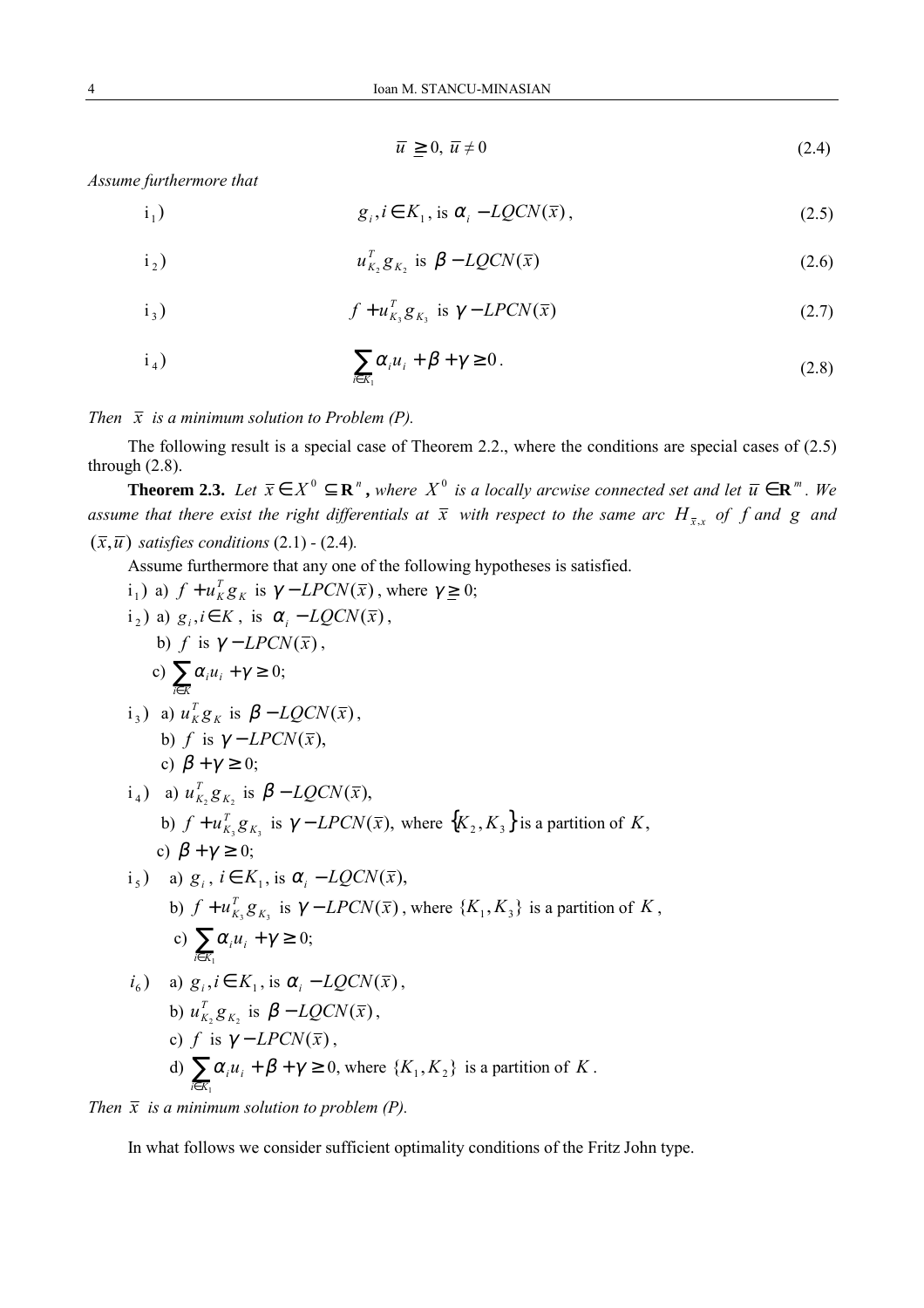Let  $(\bar{x}, v_0, v)$  be a Fritz John point, where  $\bar{x} \in X^0$  ( a locally arcwise connected set),  $v_0 \in \mathbf{R}$ , and  $v \in \mathbb{R}^m$ . Assume that  $(\bar{x}, v_0, v)$  satisfies the following conditions:

$$
\nu_0(df)^+(\bar{x}, H_{\bar{x},x}(0^+)) + \nu^T (dg)^+(\bar{x}, H_{\bar{x},x}(0^+)) \geq 0, \ \forall \ \ x \in X \tag{2.9}
$$

$$
v^T g(\overline{x}) = 0 \tag{2.10}
$$

$$
(\nu_0, \nu) \ge 0 \tag{2.11}
$$

If  $v_0 = 0$ , then conditions (2.9)-(2.11) become

$$
v^{T} (dg)^{+} (\bar{x}, H_{\bar{x},x}(0^{+})) \geq 0, \ \forall \ \ x \in X
$$
 (2.12)

$$
v^T g(\overline{x}) = 0 \tag{2.13}
$$

$$
v \ge 0 \tag{2.14}
$$

Let I and J be the sets defined at the beginning of this section. Let  $M = \{ i \in I : v_i > 0 \}$  and  $N = \{ i \in I : v_i = 0 \}$ . Obviously,  $M \cup N = I$ . Let  $g_M$  and  $g_N$  be the subvectors of  $g_I$  corresponding to the index sets M and N, respectively.

**Theorem 2.4.** *Let*  $\bar{x} \in X^0 \subseteq \mathbb{R}^n$ , where  $X^0$  is a locally arcwise connected set. We assume that there *exist the right differentials at*  $\bar{x}$  *with respect to the same arc*  $H_{\bar{x},x}$  *of*  $f$  *and*  $g$ . Let  $(\bar{x}, v_0, v)$  *be a Fritz John point which satisfy conditions* (2.9)*-*(2.11)*.*

i) *If*  $v_0 > 0$ , let the assumptions of Theorem 2.2 hold with

 $\overline{u} = v_0^{-1}v_0$  $= v_0^-$ 

- ii) *If*  $v_0 = 0$ *, let*  $(\bar{x},0,v)$  *satisfy* (2.12)-(2.14) *and the following hypotheses are satisfied*
- a)  $g_i, i \in M_1$ , is  $\alpha_i LOCN(\bar{x})$ ,
- b)  $v_{M_2}^T g_{M_2}$  is  $\beta LQCN(\bar{x})$ , where  $\{M_1, M_2\}$  is a partition of M,
- c)  $\sum \alpha_i v_i + \beta > 0$  $\sum_{i\in M_1}\!\!\alpha_i^{\phantom i}\nu_i^{\phantom i}+\beta^{\phantom i}$ *i M*  $i v_i + \beta > 0$ .

*Then*  $\bar{x}$  *is a global minimum solution to Problem (P).* The proofs will appear in [10].

## **REFERENCES**

- 1. AVRIEL, J. M., ZANG, I., Generalized arcwise-connected functions and characterizations of local- global minimum properties. J. Optim. Theory Appl., **32,** 4, pp. 407-425, 1980.
- 2. EWING, G. M., Sufficient conditions for global minima of suitably convex functions from variational and control theory. SIAM Rev., **19 ,** 2, pp, 202-220, 1977.
- 3. KAUL, R. N., LYALL, V., Locally connected functions and optimality. Indian J. Pure Appl. Math., **22** 2, pp. 99-108, 1991.
- 4. KAUL, R. N., LYALL, VINOD, KAUR, SURJEET, Locally connected set and functions. J. Math. Anal. Appl. **134**, pp. 30-45, 1988.
- 5. LYALL, V., SUNEJA, S. K., AGGARWAL, S., Fritz John optimality and duality for non-convex programs. J. Math.Anal.Appl. **212 ,**1, pp. 38-50, 1997.